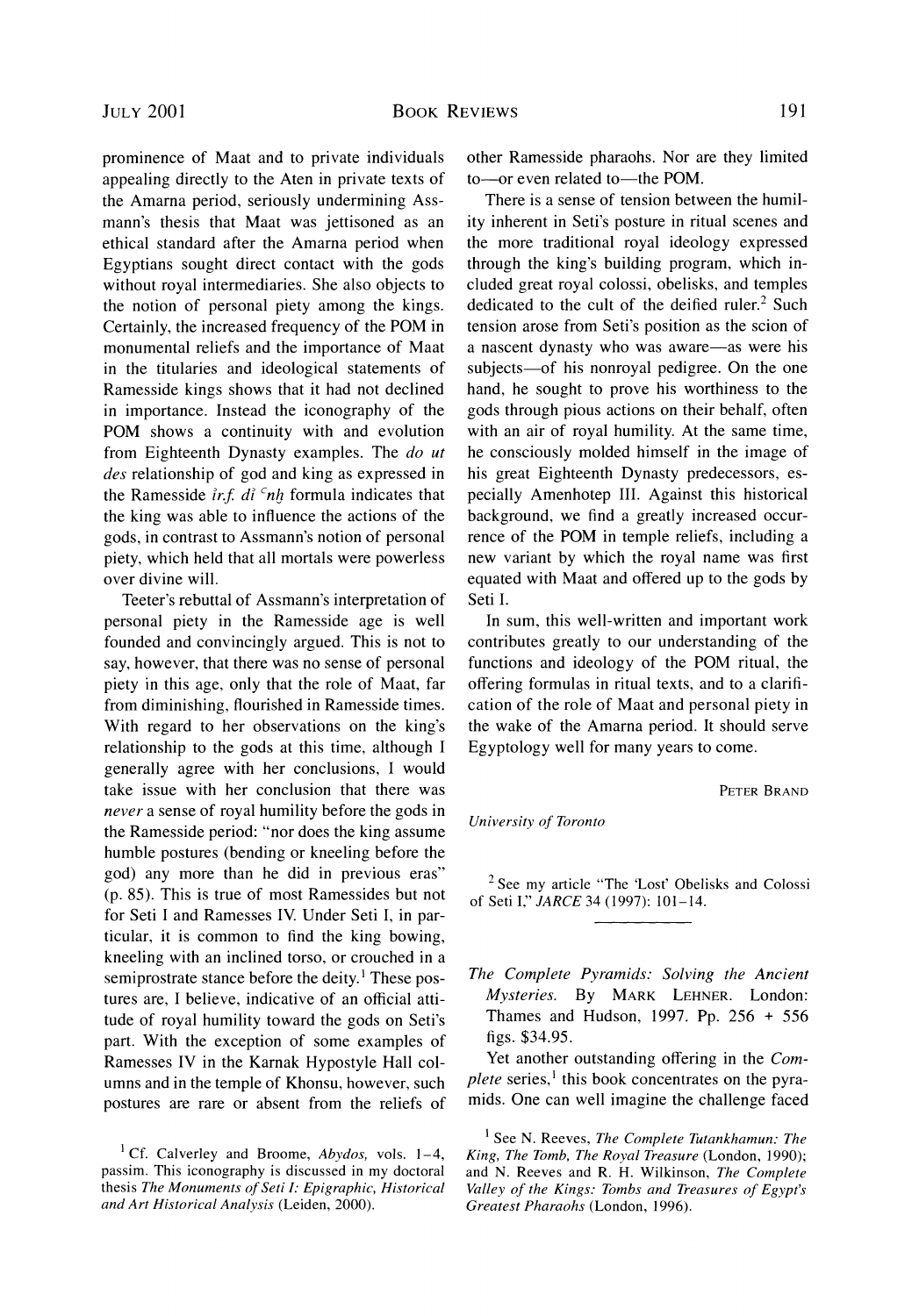*by the author: how to avoid repeating the information already given in the plethora of books dealing with the pyramids written for scholars*  as well as nonspecialists.<sup>2</sup> Lehner has handled *this skillfully by giving his readers an informative account that could only have been written by someone with the extensive experience and knowledge that come from having spent so many years in the field surveying, examining, and asking ever more questions about this subject.* 

*The book begins with introductory remarks on the geography of the Nile Valley, the pyramid as a mortuary temple, a quick history of the development of the pyramids, and a description of the standard pyramid complex, along with useful sidebars on ancient Egyptian chronology, a chart giving us a cross-section of each of the Old and Middle Kingdom pyramids along with*  its name and measurements,<sup>3</sup> and a map show*ing the location of the major pyramids. These opening statements are followed by four major sections: "Tomb and Temple," "Explorers and Scientists," "The Whole Pyramid Catalogue," and "The Living Pyramid."* 

*The first section of the book, on the religious beliefs underlying the pyramids, is divided into five subsections. The first, on mummification and on the concepts of the ka, the ba, and the akh, will be useful to students of ancient Egyptian religion who do not possess more detailed and less easily available studies on the subject.' Next comes an account of the burial rituals-along with a wonderful representation of an ancient Egyptian funeral from the Sixth Dynasty tomb of Qar at Giza-followed by a description of the ancient Egyptians' view of the Underworld; remarks on the Pyramid Texts and the categories of spells found therein, including a useful isometric drawing showing the location of the Pyra-* mid Texts spells inside the pyramid of Unas;<sup>5</sup> *and an explanation of the shape of the pyramid.* 

*The second major section is a marvelous account of the early travelers to pyramid sitessome even dating back to Pharaonic Egyptmedieval legends and attempts at breaching the Great Pyramid, and on to the first endeavors by Europeans at interpreting the pyramids. This is followed by a survey of the Napoleonic expedition, Belzoni and his contemporaries, Lepsius and Mariette, and the subsequent birth of a scholarly field. Much of this is well-traveled territory, but the author must be congratulated for his vivid prose and his choice of illustrative material, from charming sketches of the Sphinx dating back to the mid-sixteenth century to useful photographs of modern excavations. One minor quibble: on p. 47, the text on the medallion struck to honor the now famous phrase about the forty centuries looking down upon Napoleon's men does not contain the vocative "Soldiers."* 

*The third major section, a chronological catalogue of all the pyramids in Egypt and the Sudan, perforce occupies the bulk of the book. This is where the author's vast knowledge of the subject really comes to the fore. The catalogue begins with the origins of the pyramid at Hieraconpolis in the Early Dynastic period and goes on to the early royal tombs at Abydos. The latter description relies heavily on the recent work done at the site by G. Dreyer, W. Kaiser, and D. O'Connor and exemplifies the strength of the book: by visiting the sites and talking with the excavators, Lehner has avoided rehashing old information and has, instead, provided fresh new material to his narrative.* 

*The catalogue of pyramids is well known and need not be repeated here, but a few comments may be in order. In the subsection on the late Fourth Dynasty, the drawing of Queen Khentkaues shown on p.* 138 *is misleading. The representation of the queen wearing a uraeus and a false beard from her tomb at Giza should not show what seems to be a leaf-like attachment to the back of the vulture headdress, since this is simplya break in the stone, as the photograph in*  M. *Verner, Forgotten Pharaohs, Lost Pyramids: Abusir (Prague, 1994), p. 129, clearly shows. I remain unconvinced by the attempts to show, on* 

 $<sup>2</sup>$  One immediately thinks of the various editions of</sup> I. E. S. Edwards's *The Pyramids,* easily available in paperback (London, 1947-91), which must surely stand in the library of every person interested in ancient Egypt.

 $3$  Echoing the chart shown in J. Baines and J. MBlek's *Atlas of Ancierrt Egypt* (New York, 1980), pp. 140-41; and Edwards, The Pyramids, rev. ed. (London, 1991), pp. 289-90.

<sup>&</sup>lt;sup>4</sup> For example, S. D'Auria and P. Lacovara, eds., *Mumnlies and Magic: The Funerary Arts of Ancient*  Egypt (Boston, 1988), mentioned in the bibliography on p. 246.

Cf. a similar drawing in S. Quirke, *Ancient Egyptian Religion* (London, 1992), p. 153.